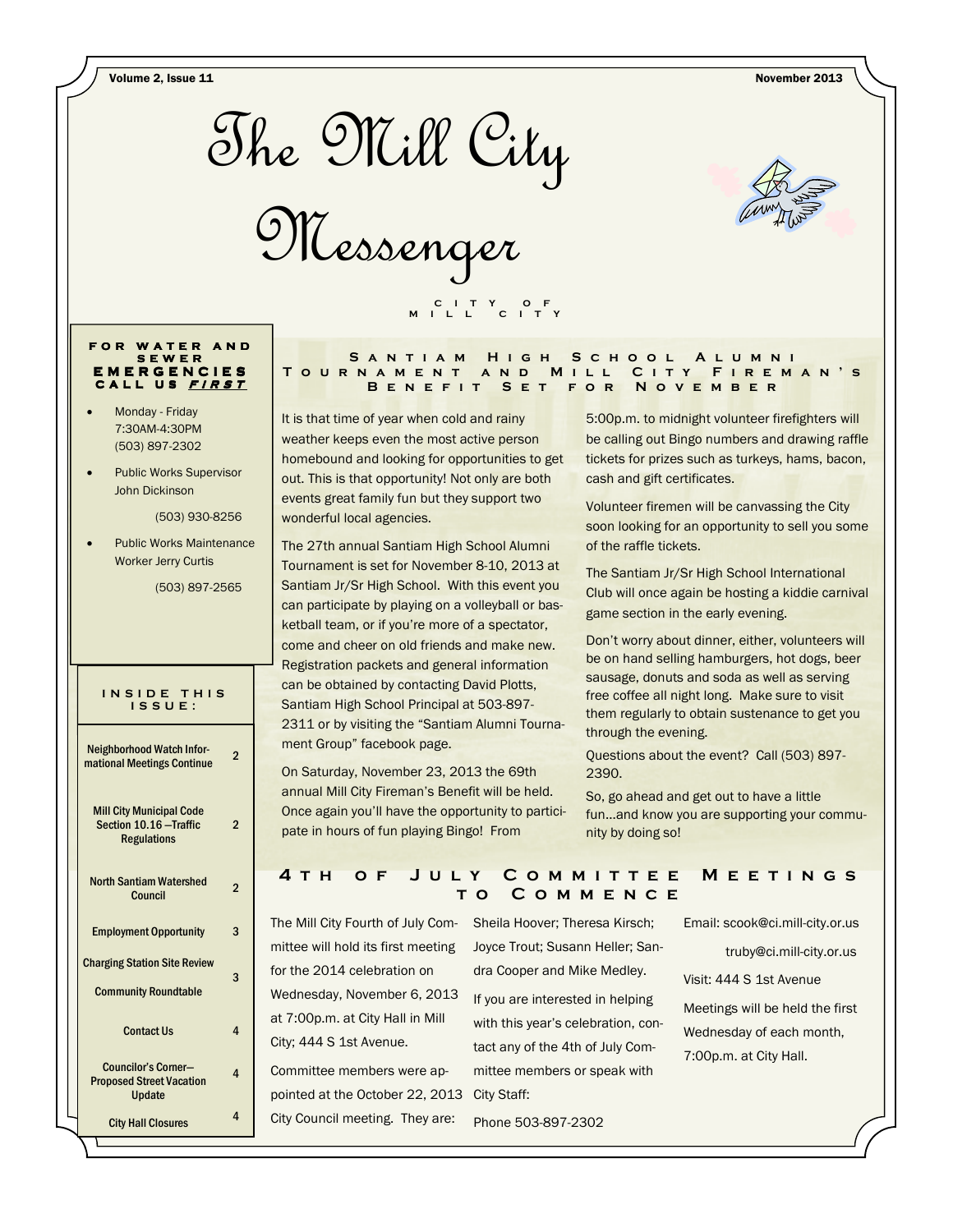PAGE<sub>2</sub>

## N E I G H B O R H O O D W A T C H I N F O R M A T I O N A L M E E T I N G S S U C C E S S F U L ; C O N T I N U E I N N o v e m b e r

Due to the great response to the two Neighborhood Watch Informational Meetings held in October, the City of Mill City has set two additional Neighborhood Watch meetings for citizens to come and learn about how to start a "Watch" in your neighborhood.

Wednesday, November 6 and Tuesday, November 20 at 7:00 PM at Mill City City Hall, 444 S 1st Avenue.

Linn County Sheriff Neighborhood Watch Liaison Jim Lepin will be present to discuss neighborhood watch options in Mill City.

Topics will include: Overall

Neighborhood Watch training; Recognizing and reporting suspicious activities; Using the Crime Map on LCSO web page (www.linnsheriff.org); Linn-Benton Alert system; Prevention of thefts and burglaries. Reviewing organizational needs; need, time and date for meetings; need for Neighborhood Watch signs or win-



dow stickers. Handouts will be available to review and take home on many subjects.

# M I L L C I T Y M U N I C I PAL C O D E<br>Did you know: S E C T I O N 1 0 . 1 6 – T R A F F I C R E G U L A T I O N S

Meetings will be held on

Can't make it to City Hall between 9AM and 4PM? We may be able to help! Give us a call at (503) 897- 2302. to schedule a special payment drop-off or assistance with other City business.

Mill City Municipal Code Section 10.16.040 — Rollerskates, skateboards, sleds, etc. states: No person shall:

- A. Use streets or sidewalks for traveling on skis, toboggans, sleds or similar devices except where authorized by the city or its designee.
- B. Use rollerskates or skateboards or roller-

blades on sidewalks or streets in the commercial zone of the city.

C. A violation of this section is a violation punishable by a fine not to exceed one hundred dollars (\$100.00).

A group of local citizens have started a skate park committee. If you are interested in participating in efforts to bring a skate park to Mill City, meetings are held the second Tuesday of every month at 6:30p.m. Meetings will be held at Mill City City Hall; 444 S 1st Avenue during the months of November through January.

For more information contact Thorin Thacker at tthacker@ci.mill-city.or.us or join the "Mill City Skate Park Project" facebook page.

#### Q U E S TIONS A BOUT OUR LOCAL WATERSHED —<br>CONTACT THE NORTH SANTIAM WATERSHED C O N T A C T T H E c o u n c i l

The North Santiam Watershed Council assists with facilitating restoration of habitat vital to fish and wildlife in area communities.

Local landowners can contact the Watershed Council to request assistance with restoration projects on their private properties. The Watershed Council can provide education on anything from noxious weed abatement, wildlife and native plants, com-

pleted or on-going restoration projects or how to begin your own restoration and how to maintain it.

Restored and unpolluted waterways are vital to the continued ecological health of our communities. If you have a creek, stream or pond on your property or if you reside along the North Santiam River or its tributaries, take a moment to contact the Watershed Council or visit their website:

www.northsantiam.org.

North Santiam Watershed Council meetings are held at 7:00p.m. at 400 West Virginia Street, Stayton, OR on the second Thursday of every month except July and August.

Email: Council@NorthSantiam.org

Phone: 503-930-8202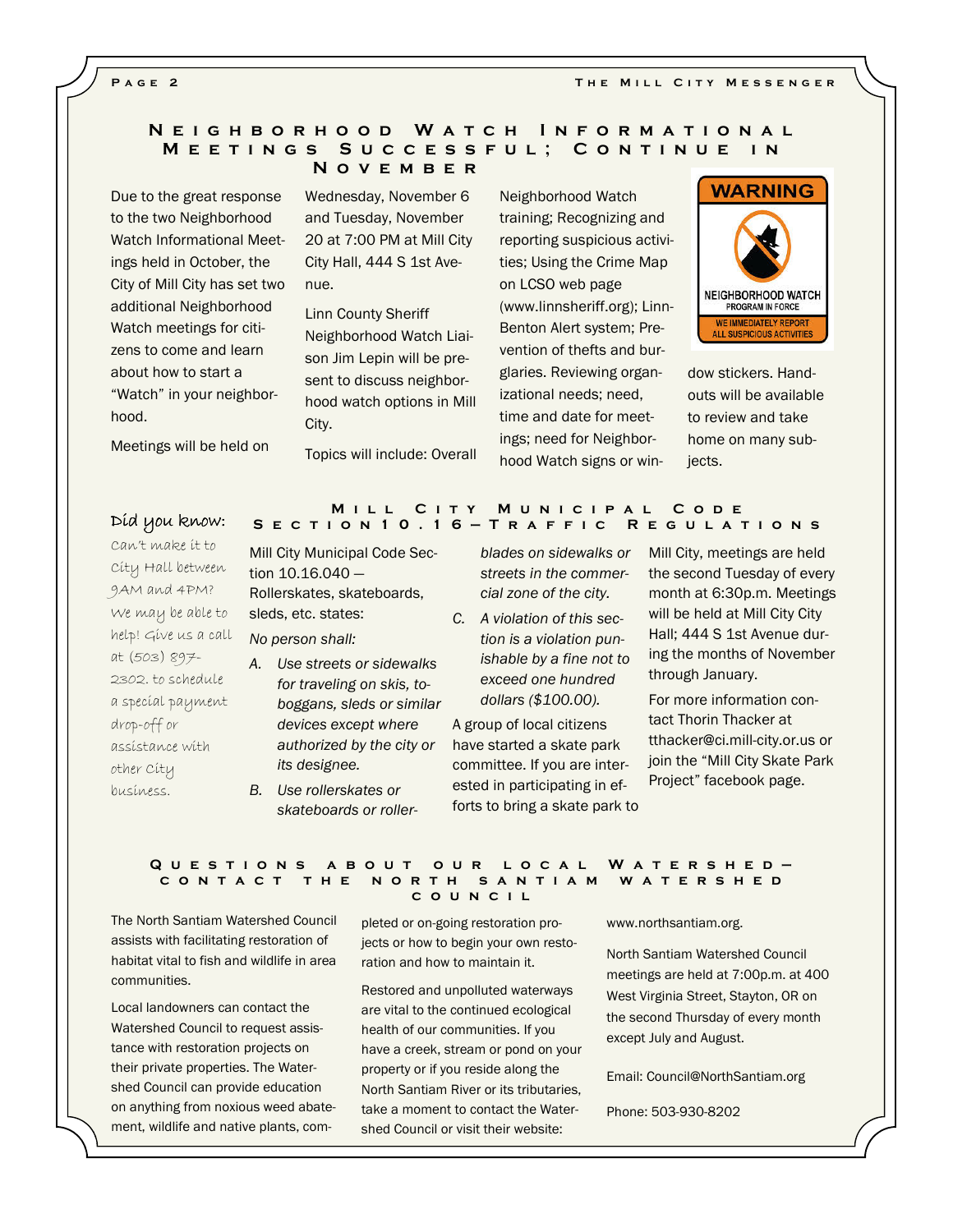## CITY OF MILL CITY EMPLOYMENT OPPORTUNITY

Meter Reader – Part-Time. City of Mill City. Meter Reader. Performs monthly water meter reading. Minimum high school or equivalent education preferred. Must have valid ODL and reliable transportation. 40-45 hr/month, Salary \$9.25 – \$12.17 DOQ. Preference given to citizens of Mill City.

Closing date: Open until filled.

Application and job description available at:

www.ci.mill-city.or.us or by calling City Hall at 503-897-2302.

Application to: City of Mill City P.O. Box 256 Mill City, OR 97360

The City of Mill City is a drug free workplace and an equal opportunity employer and provider. Individuals are considered for employment according to their abilities and performance. Employment decisions are made without regard to race, age, religion, color, sex, national origin, physical or mental disability, marital or veteran status, sexual orientation, or any other classification protected by law. All employment requirements mandated by state and federal regulations will be observed.



## W H A T ' S N E W IN P L A N N I N G PUBLIC HEARING NOTICE-SITE PLAN REVIEW

Planning Commission will hold a public hicle connection plug, concrete hearing at its regular meeting on No- pad, striping and signage. The vember 8, 2013 at the City Hall, 444 charging station is located at the 1<sup>st</sup> Avenue, in Mill City. The Commis- south end of the parking lot of the sion will consider the following propos- Mountain Edge Café near the end als:

File No. 2013-06—Site Plan Review, Electrical Charging Station, 320 NW Santiam Blvd.

cation from AeroVironment Inc. request- ment or new uses in the Highway ing the City approve an electrical vehi- Commercial zone to the Planning cle charging station in the parking lot of Commission for review and apthe Mountain Edge Café @ 320 NW proval before a building permit may Santiam Blvd in Mill City. The proposed be issued. Marion County Assescharging station is proposed as part of sor's Map T9S R3E Section 30DA, the West Coast Electrical Highway to Tax Lot 02100. provide vehicle charging stations along The hearing will be held at 9:30 major thoroughfares. The charging sta- a.m. on Friday, November 8, 2013

Notice is hereby given that the Mill City tion includes electrical conduit, veof the building. The applicant has submitted a site plan and construction drawings The Mill City Zoning Code requires submittal of a site The City has received a land use appli- plan for any commercial develop-

during the regularly scheduled planning commission meeting at the City Hall, 444 S. First Avenue, Mill City, Oregon. The application, decision criteria and staff report will be available at City Hall seven days prior to the hearing. Any person wishing to provide testimony must address the decision criteria. Decision criteria for a commercial site plan review in the Highway Commercial zone are found in Sections 17.24.010 to 17.24.090 of the Mill City Zoning Code. The Searchable City Code can be viewed under "Documents" at the City of Mill City website: http://www.ci.mill-city.or.us/ Failure to raise an issue precludes appeal and failure to specify to which criterion the comment is directed precludes appeal based on that criterion.

## COMMUNITY ROUNDTABLE MEETING-N o v e m b e r 1 5 , 2 0 1 3

The next Community Roundtable meeting has been set for Friday, November 15, 2013 at 8:00 AM. Meetings are held at City Hall, 444 S 1st Avenue.

Everyone is welcome and encouraged to attend. This is your opportunity to learn more about community groups and organizations within the Canyon, share information about your own and be a part of making our community thrive!

Topics range from how to

encourage volunteerism within the community to Neighborhood Watch to economic growth.

Please plan to attend and bring a friend or two. Everyone is a leader and can make a difference in our community! Planning **Commission** Members:

Nancy Kelle, Chair Gay Stuntzner, VC Dennis Chamberlin David Leach Frances Villwock Cheryl Lundquist Ann Carey